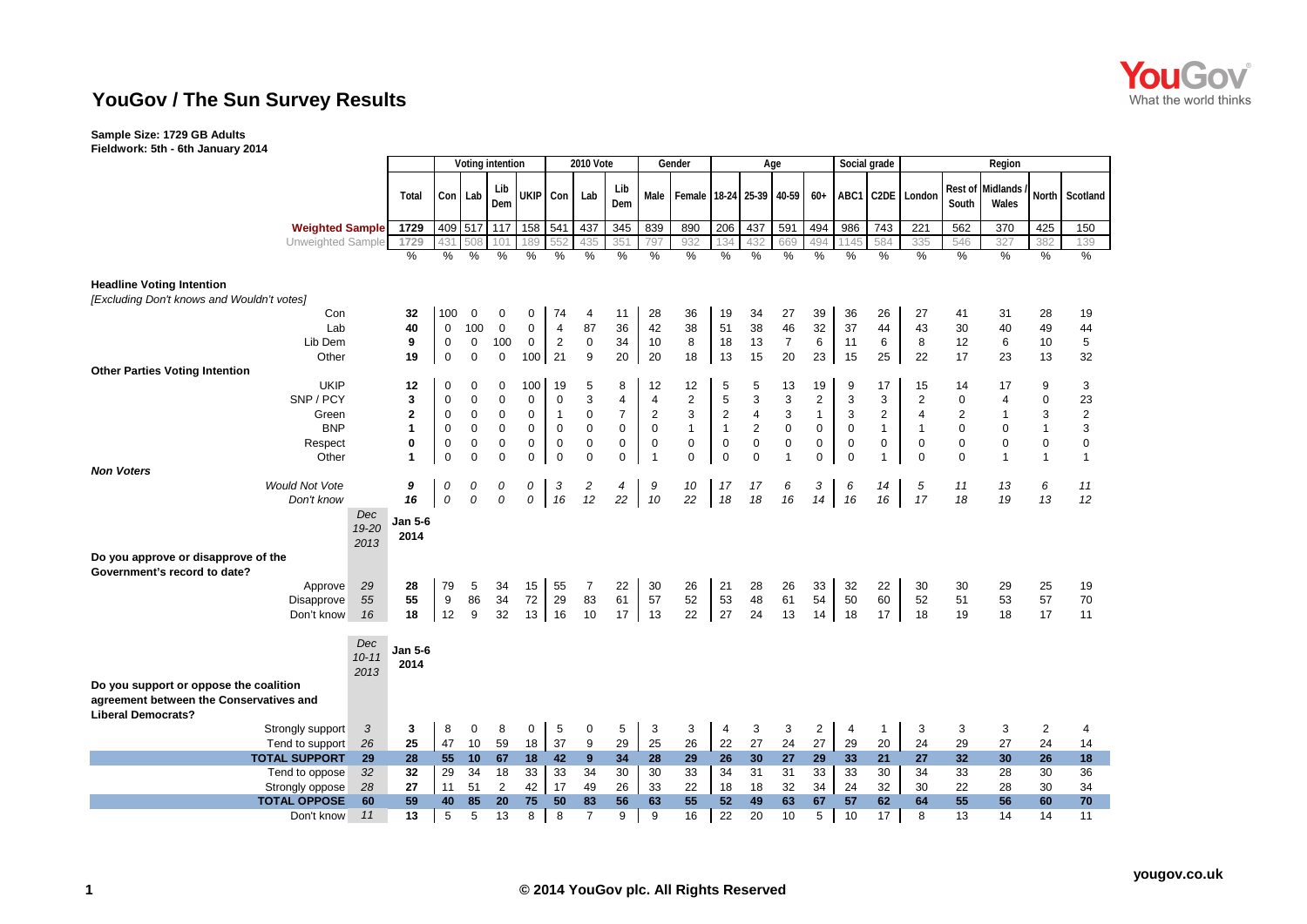

| Fieldwork: 5th - 6th January 2014                                                                                                                     |                |                |                  |                |                 |                  |                |                |                |                |                    |                |                |                |              |                |                |                |                  |                   |              |                |
|-------------------------------------------------------------------------------------------------------------------------------------------------------|----------------|----------------|------------------|----------------|-----------------|------------------|----------------|----------------|----------------|----------------|--------------------|----------------|----------------|----------------|--------------|----------------|----------------|----------------|------------------|-------------------|--------------|----------------|
|                                                                                                                                                       |                |                | Voting intention |                |                 | <b>2010 Vote</b> |                |                | Gender         |                | Age                |                |                |                | Social grade |                |                | Region         |                  |                   |              |                |
|                                                                                                                                                       |                | Total          |                  | Con Lab        | Lib<br>Dem      | <b>UKIP</b>      | Con            | Lab            | Lib<br>Dem     | Male           | Female 18-24 25-39 |                |                | 40-59          | $60+$        | ABC1           |                | C2DE Londor    | Rest of<br>South | Midlands<br>Wales | <b>North</b> | Scotland       |
| <b>Weighted Sample</b>                                                                                                                                |                | 1729           | 409              | 517            | 117             | 158              | 541            | 437            | 345            | 839            | 890                | 206            | 437            | 591            | 494          | 986            | 743            | 221            | 562              | 370               | 425          | 150            |
| Unweighted Sample                                                                                                                                     |                | 1729           | 43               |                | 10 <sup>1</sup> | 189              |                |                | 35'            | 79             | 932                | 134            | 432            | 669            | 49,          |                | 584            | 335            | 546              | 327               | 382          | 139            |
|                                                                                                                                                       |                | $\%$           | $\%$             | %              | $\frac{0}{0}$   | %                | %              | %              | %              | %              | %                  | %              | $\%$           | $\%$           | $\%$         | $\%$           | $\%$           | $\%$           | %                | %                 | %            | %              |
|                                                                                                                                                       | Dec 8-         | <b>Jan 5-6</b> |                  |                |                 |                  |                |                |                |                |                    |                |                |                |              |                |                |                |                  |                   |              |                |
|                                                                                                                                                       | 92013          | 2014           |                  |                |                 |                  |                |                |                |                |                    |                |                |                |              |                |                |                |                  |                   |              |                |
| Here is a list of problems facing the country.<br>Could you say for each of them which political<br>party you think would handle the problem<br>best? |                |                |                  |                |                 |                  |                |                |                |                |                    |                |                |                |              |                |                |                |                  |                   |              |                |
| <b>National Health Service</b>                                                                                                                        |                |                |                  |                |                 |                  |                |                |                |                |                    |                |                |                |              |                |                |                |                  |                   |              |                |
| Conservative                                                                                                                                          | 22             | 24             | 75               | -1             | 14              | 27               | 59             | 4              | 10             | 26             | 23                 | 9              | 25             | 20             | 36           | 27             | 21             | 28             | 28               | 24                | 23           | 12             |
| Labour                                                                                                                                                | 36             | 35             | 6                | 83             | 20              | 13               | 8              | 76             | 35             | 39             | 30                 | 39             | 29             | 42             | 30           | 34             | 35             | 36             | 28               | 32                | 40           | 46             |
| <b>Liberal Democrat</b>                                                                                                                               | 6              | 6              | 3                | $\mathbf{1}$   | 46              | $\overline{2}$   | 2              | $\mathbf{1}$   | 18             | $\overline{7}$ | 4                  | 8              | 8              | 6              | 3            | $\overline{7}$ | 4              | 4              | $\overline{7}$   | 5                 | 6            | 5              |
| Other                                                                                                                                                 | 5              | 4              | $\mathbf 0$      | $\mathbf{1}$   | $\mathbf{1}$    | 21               | 3              | 3              | $\overline{2}$ | $\overline{4}$ | $\overline{4}$     | 3              | 3              | 5              | 4            | 3              | 5              | 3              | 3                | 6                 | 3            | $\overline{7}$ |
| None                                                                                                                                                  | 14             | 14             | $\overline{7}$   | 5              | 8               | 28               | 16             | $\overline{7}$ | 16             | 12             | 15                 | 10             | 14             | 14             | 14           | 13             | 14             | 11             | 15               | 16                | 13           | 9              |
| Don't know                                                                                                                                            | 16             | 17             | 8                | 8              | 11              | 9                | 11             | 9              | 18             | 11             | 24                 | 30             | 21             | 13             | 14           | 15             | 20             | 17             | 19               | 16                | 15           | 21             |
| Asylum and immigration                                                                                                                                |                |                |                  | 9              |                 | 7                |                |                |                |                |                    |                |                |                |              |                |                |                |                  |                   |              |                |
| Conservative<br>Labour                                                                                                                                | 26<br>17       | 26<br>18       | 72<br>3          | 46             | 23<br>19        | $\overline{4}$   | 50<br>6        | 12<br>42       | 18<br>15       | 28<br>20       | 24<br>17           | 20<br>21       | 28<br>18       | 25<br>19       | 29<br>17     | 31<br>19       | 20<br>18       | 25<br>20       | 29<br>14         | 23<br>17          | 26<br>22     | 22<br>25       |
| <b>Liberal Democrat</b>                                                                                                                               | $\overline{7}$ | $\overline{7}$ | 3                | 6              | 41              | $\mathbf 0$      | $\overline{c}$ | 6              | 19             | $\overline{7}$ | $\overline{7}$     | 10             | 10             | 8              | 3            | 8              | 5              | 8              | 6                | 8                 | 8            | $\overline{4}$ |
| Other                                                                                                                                                 | 18             | 14             | 10               | 8              | $\mathbf{2}$    | 67               | 19             | 8              | 12             | 17             | 12                 | 6              | 9              | 16             | 20           | 12             | 17             | 15             | 13               | 18                | 13           | 15             |
| None                                                                                                                                                  | 17             | 16             | 6                | 15             | 8               | 20               | 14             | 15             | 19             | 17             | 16                 | 13             | 15             | 17             | 18           | 14             | 20             | 13             | 21               | 16                | 15           | 10             |
| Don't know                                                                                                                                            | 16             | 18             | 5                | 16             | $\overline{7}$  | 2                | 8              | 17             | 17             | 12             | 24                 | 30             | 21             | 15             | 13           | 16             | 20             | 19             | 17               | 18                | 16           | 24             |
| Law and order                                                                                                                                         |                |                |                  |                |                 |                  |                |                |                |                |                    |                |                |                |              |                |                |                |                  |                   |              |                |
| Conservative                                                                                                                                          | 30             | 32             | 87               | 7              | 24              | 29               | 68             | 11             | 21             | 33             | 31                 | 19             | 26             | 32             | 44           | 36             | 28             | 29             | 38               | 30                | 30           | 26             |
| Labour                                                                                                                                                | 24             | 23             | $\overline{2}$   | 64             | 4               | 8                | 3              | 60             | 19             | 26             | 21                 | 23             | 23             | 26             | 20           | 23             | 23             | 29             | 17               | 20                | 28           | 30             |
| <b>Liberal Democrat</b>                                                                                                                               | 6              | 6              | $\mathbf{1}$     | 4              | 49              | $\mathbf 0$      | 3              | 3              | 16             | $\overline{7}$ | 5                  | 14             | 8              | 4              | 4            | 7              | 5              | 5              | 6                | $\overline{7}$    | 6            | $\overline{7}$ |
| Other                                                                                                                                                 | 8              | 6              | $\overline{2}$   | $\mathbf{1}$   | $\mathbf 0$     | 32               | 5              | $\overline{4}$ | 5              | $\overline{7}$ | $\overline{4}$     | 3              | $\overline{2}$ | $\overline{7}$ | 8            | 5              | $\overline{7}$ | 5              | 5                | 8                 | 5            | 8              |
| None                                                                                                                                                  | 14             | 14             | $\overline{2}$   | 10             | 5               | 24               | 12             | 11             | 17             | 14             | 14                 | $\overline{7}$ | 17             | 16             | 11           | 13             | 15             | 13             | 12               | 16                | 16           | 9              |
| Don't know                                                                                                                                            | 18             | 19             | 5                | 14             | 18              | $\overline{7}$   | 9              | 11             | 22             | 13             | 25                 | 33             | 24             | 15             | 13           | 16             | 22             | 19             | 21               | 20                | 15           | 21             |
| <b>Education and schools</b>                                                                                                                          |                |                |                  |                |                 |                  |                |                |                |                |                    |                |                |                |              |                |                |                |                  |                   |              |                |
| Conservative<br>Labour                                                                                                                                | 23<br>33       | 24<br>31       | 78<br>5          | -1<br>79       | 6<br>3          | 30<br>10         | 58<br>9        | 2<br>70        | 10<br>28       | 24<br>34       | 23<br>28           | 9<br>32        | 18<br>27       | 22<br>36       | 36<br>27     | 27<br>30       | 19<br>32       | 25<br>33       | 29<br>22         | 20<br>31          | 22<br>38     | 13<br>41       |
| <b>Liberal Democrat</b>                                                                                                                               | 8              | 10             | 6                | $\overline{4}$ | 73              | $\overline{2}$   | 5              | $\overline{4}$ | 26             | 11             | 8                  | 16             | 14             | $\overline{7}$ | 6            | 11             | $\overline{7}$ | 9              | 12               | 8                 | 8            | 9              |
| Other                                                                                                                                                 | 6              | 5              | 0                | $\mathbf{1}$   | 6               | 23               | $\overline{4}$ | $\overline{4}$ | 5              | 6              | 3                  | 4              | $\overline{4}$ | 5              | 5            | 4              | 5              | $\overline{4}$ | 4                | 6                 | 3            | 8              |
| None                                                                                                                                                  | 13             | 14             | 4                | 6              | 5               | 25               | 14             | 10             | 14             | 13             | 14                 | 11             | 15             | 15             | 12           | 13             | 15             | 15             | 12               | 17                | 14           | $\overline{7}$ |
| Don't know                                                                                                                                            | 16             | 18             | $\overline{7}$   | 10             | 8               | 10               | 10             | 11             | 17             | 12             | 24                 | 29             | 22             | 14             | 14           | 15             | 22             | 15             | 21               | 18                | 14           | 22             |
| <b>Taxation</b>                                                                                                                                       |                |                |                  |                |                 |                  |                |                |                |                |                    |                |                |                |              |                |                |                |                  |                   |              |                |
| Conservative                                                                                                                                          | 28             | 27             | 85               | 3              | $\overline{7}$  | 30               | 64             | 5              | 9              | 28             | 26                 | 13             | 23             | 25             | 38           | 30             | 22             | 27             | 34               | 24                | 23           | 14             |
| Labour                                                                                                                                                | 27             | 27             | 3                | 72             | 15              | 8                | 6              | 63             | 26             | 32             | 23                 | 30             | 25             | 31             | 24           | 28             | 27             | 27             | 20               | 25                | 36           | 37             |
| <b>Liberal Democrat</b>                                                                                                                               | 8              | 8              | 3                | 3              | 57              | 3                | $\overline{2}$ | 4              | 26             | 10             | $\overline{7}$     | 13             | 11             | 9              | 4            | 9              | $\overline{7}$ | 8              | 8                | 8                 | 8            | 9              |
| Other                                                                                                                                                 | $\overline{7}$ | 5              | 0                | $\mathbf{1}$   | 0               | 26               | $\overline{4}$ | 3              | 6              | 6              | 4                  | 6              | 3              | 5              | 6            | $\overline{4}$ | 6              | 8              | 4                | 5                 | 3            | 6              |
| None                                                                                                                                                  | 13             | 15             | 4                | 8              | 9               | 25               | 14             | 12             | 15             | 14             | 15                 | 9              | 17             | 16             | 13           | 13             | 17             | 13             | 14               | 18                | 15           | 10             |
| Don't know                                                                                                                                            | 17             | 18             | 5                | 12             | 13              | 8                | 10             | 13             | 19             | 10             | 26                 | 28             | 21             | 15             | 15           | 16             | 21             | 17             | 20               | 19                | 15           | 24             |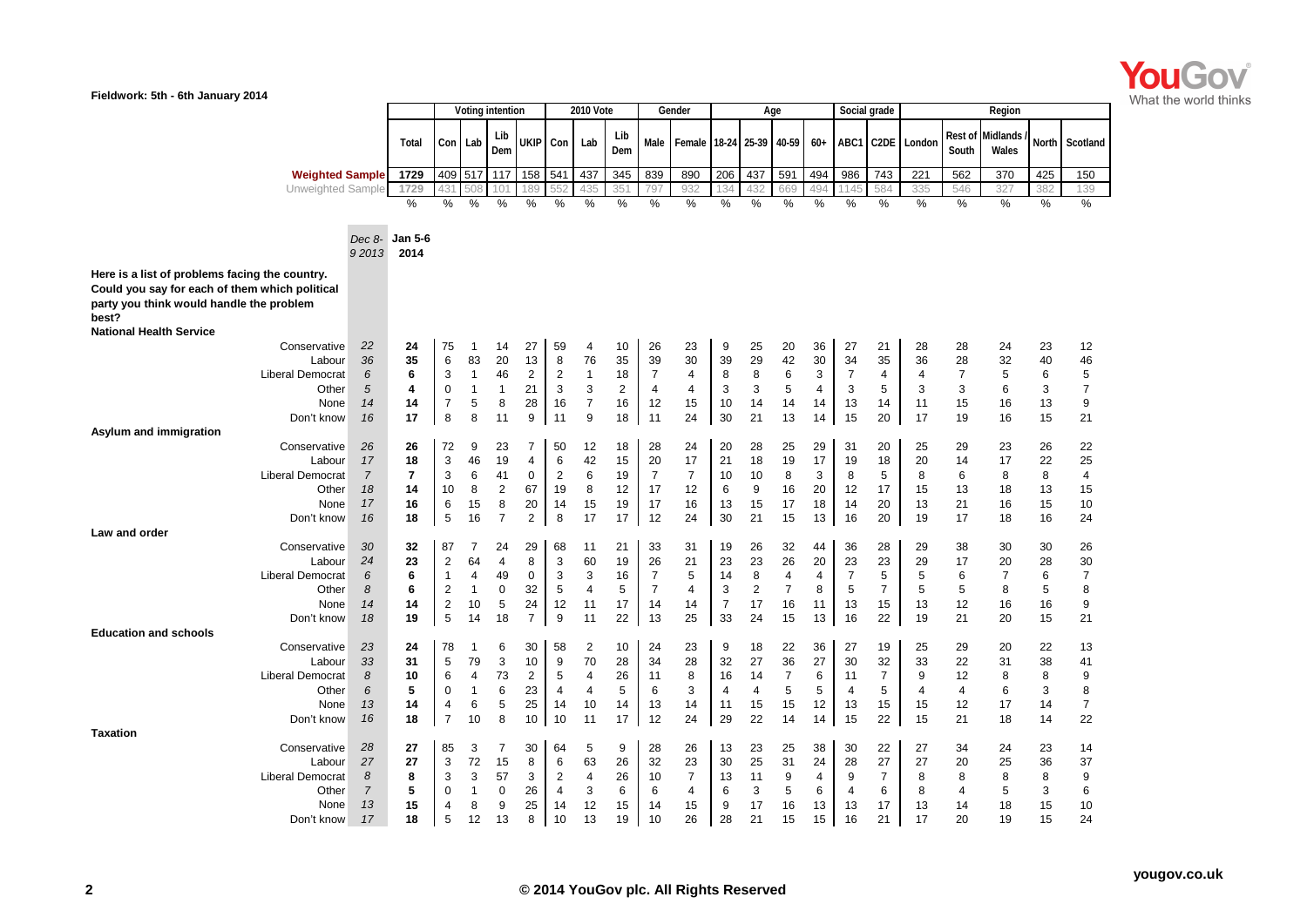

| Fieldwork: 5th - 6th January 2014            |                        |                 |                |                  |                |                      |                           |                |         |                                       |          |                      |                      |                |              |                |                  |                      |                                  |         |                |
|----------------------------------------------|------------------------|-----------------|----------------|------------------|----------------|----------------------|---------------------------|----------------|---------|---------------------------------------|----------|----------------------|----------------------|----------------|--------------|----------------|------------------|----------------------|----------------------------------|---------|----------------|
|                                              |                        |                 |                | Voting intention |                |                      | <b>2010 Vote</b>          |                |         | Gender                                |          |                      | Age                  |                | Social grade |                |                  |                      | Region                           |         |                |
|                                              | Total                  |                 | Con Lab        | Lib<br>Dem       | UKIP Con       |                      | Lab                       | Lib<br>Dem     |         | Male   Female   18-24   25-39   40-59 |          |                      |                      | $60+$          |              |                | ABC1 C2DE London | South                | <b>Rest of Midlands</b><br>Wales |         | North Scotland |
| <b>Weighted Sample</b>                       | 1729                   |                 |                | 409 517 117      | 158 541        |                      | 437                       | 345            | 839     | 890                                   | 206      | 437                  | 591                  | 494            | 986          | 743            | 221              | 562                  | 370                              | 425     | 150            |
| Unweighted Sample                            | 1729                   | 431             | 508            | 101              | 189            | 552                  | 435                       | 351            | 797     | 932                                   | 134      | 432                  | 669                  | 494            | 1145         | 584            | 335              | 546                  | 327                              | 382     | 139            |
| Unemployment                                 | $\%$                   | %               | %              | %                | %              | $\frac{0}{0}$        | %                         | $\%$           | $\%$    | %                                     | %        | $\%$                 | %                    | $\%$           | $\%$         | %              | $\%$             | %                    | %                                | %       | %              |
| 26<br>Conservative                           | 27                     | 83              | 4              | 14               | 26             | 62                   | 5                         | 15             | 28      | 26                                    | 19       | 24                   | 24                   | 36             | 30           | 23             | 27               | 32                   | 25                               | 25      | 14             |
| 30<br>Labour                                 | 28                     | 5               | 73             | 8                | 9              | $\overline{7}$       | 66                        | 25             | 31      | 25                                    | 24       | 22                   | 35                   | 27             | 28           | 28             | 29               | 22                   | 27                               | 33      | 35             |
| 6<br><b>Liberal Democrat</b>                 | $\overline{7}$         | $\mathbf{1}$    | 3              | 49               | $\mathbf{1}$   | $\overline{2}$       | $\overline{4}$            | 19             | 9       | $\overline{4}$                        | 12       | 12                   | 5                    | $\overline{2}$ |              | $\overline{7}$ | 9                | 5                    | 6                                | 9       | 5              |
| $\overline{7}$<br>Other                      | 5                      | $\pmb{0}$       | $\overline{c}$ | $\mathbf 0$      | 29             | 4                    | 3                         | $\overline{4}$ | 5       | 5                                     | 6        | 3                    | 5                    | $\overline{7}$ | 4            | 6              | 3                | 5                    | $\overline{7}$                   | 3       | $\overline{7}$ |
| 14<br>None                                   | 15                     | $6\phantom{1}6$ | $\overline{7}$ | 12               | 27             | 16                   | 10                        | 17             | 14      | 16                                    | 8        | 16                   | 16                   | 15             | 13           | 17             | 13               | 16                   | 16                               | 14      | 11             |
| Don't know<br>18                             | 19                     | 5               | 12             | 17               | 9              | 9                    | 13                        | 20             | 13      | 24                                    | 31       | 23                   | 15                   | 13             | 17           | 20             | 18               | 19                   | 18                               | 16      | 27             |
| Dec 8-<br>92013                              | <b>Jan 5-6</b><br>2014 |                 |                |                  |                |                      |                           |                |         |                                       |          |                      |                      |                |              |                |                  |                      |                                  |         |                |
| The economy in general                       |                        |                 |                |                  |                |                      |                           |                |         |                                       |          |                      |                      |                |              |                |                  |                      |                                  |         |                |
| Conservative<br>31                           | 33                     | 93              | 4              | 22               | 34             | 72                   | 6                         | 21             | 34      | 32                                    | 20       | 29                   | 30                   | 45             | 37           | 26             | 33               | 39                   | 33                               | 28      | 20             |
| 26<br>Labour                                 | 24                     | $\mathbf{1}$    | 68             | $\overline{4}$   | $\mathbf 5$    | $\overline{4}$       | 62                        | 21             | 29      | 19                                    | 25       | 19                   | 28                   | 22             | 22           | 26             | 28               | 18                   | 19                               | 31      | 33             |
| 6<br><b>Liberal Democrat</b>                 | 5                      | $\mathbf{1}$    | $\overline{c}$ | 46               | $\mathbf{1}$   | $\overline{c}$       | $\ensuremath{\mathsf{3}}$ | 15             | 5       | 5                                     | 8        | 8                    | 3                    | 3              | 6            | 3              | 2                | 4                    | $\overline{7}$                   | 5       | 5              |
| 6<br>Other                                   | 4                      | $\pmb{0}$       | 0              | $\mathbf 0$      | 25             | 3                    | $\mathbf{3}$              | 5              | 5       | $\overline{4}$                        | 4        | $\overline{2}$       | $\sqrt{5}$           | 5              | 3            | 6              | 4                | 3                    | $\overline{7}$                   | 3       | $\overline{7}$ |
| 14<br>None                                   | 14                     | $\mathbf{1}$    | 11             | 9                | 23             | 11                   | 12                        | 18             | 14      | 15                                    | 12       | 17                   | 17                   | 10             | 13           | 17             | 16               | 14                   | 13                               | 16      | 12             |
| 18<br>Don't know                             | 20                     | 3               | 16             | 19               | 12             | 9                    | 14                        | 21             | 14      | 26                                    | 31       | 24                   | 17                   | 14             | 18           | 22             | 17               | 21                   | 22                               | 17      | 23             |
| <b>Europe</b>                                |                        |                 |                |                  |                |                      |                           |                |         |                                       |          |                      |                      |                |              |                |                  |                      |                                  |         |                |
| Conservative<br>19                           | 20                     | 63              | 6              | 5                | $\overline{7}$ | 43                   | 6                         | 13             | 20      | 20                                    | 15       | 22                   | 19                   | 23             | 24           | 16             | 20               | 23                   | 19                               | 20      | 13             |
| 22<br>Labour<br>9<br><b>Liberal Democrat</b> | 20<br>8                | $\mathbf{1}$    | 54<br>5        | 6                | 3              | 3                    | 52                        | 17             | 22      | 18                                    | 23       | 19                   | 23                   | 16             | 20           | 20             | 24               | 16                   | 16                               | 23      | 33             |
| 15<br>Other                                  | 15                     | 3<br>12         | 6              | 55<br>8          | 0<br>72        | $\overline{2}$<br>21 | 5<br>8                    | 22<br>12       | 9<br>18 | 6<br>12                               | 10<br>11 | 10<br>$\overline{7}$ | $\overline{7}$<br>18 | 6<br>20        | 10<br>13     | 5<br>18        | 9<br>16          | $\overline{7}$<br>14 | $\overline{7}$<br>21             | 9<br>12 | 5<br>8         |
| 15<br>None                                   | 15                     | 9               | 11             | 8                | 16             | 16                   | 12                        | 17             | 16      | 15                                    | 10       | 18                   | 14                   | 17             | 14           | 17             | 12               | 17                   | 12                               | 17      | 15             |
| 20<br>Don't know                             | 22                     | 12              | 18             | 19               | 3              | 15                   | 16                        | 20             | 14      | 29                                    | 30       | 25                   | 18                   | 19             | 20           | 24             | 18               | 22                   | 25                               | 19      | 26             |